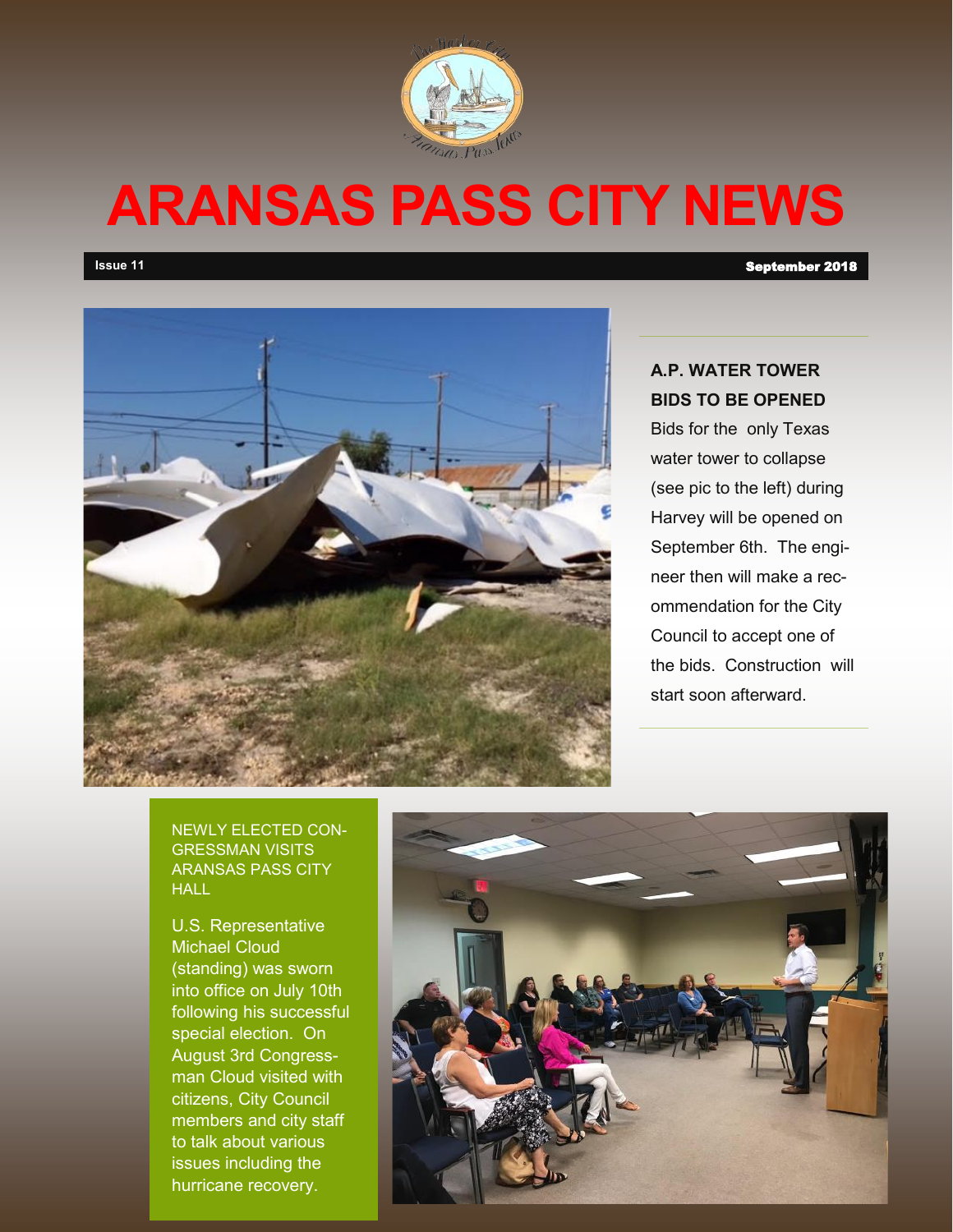

#### **BUCKEYE PARTNERS, L.P. MOVING INTO ARANSAS PASS E.T.J.**

Buckeye's is developing a premiere terminal and export position in the Aransas Pass E.T.J. or area of influence. They will be located between A.P. and Ingleside. The terminal will connect crude oil pipelines to waterfront storage. Two deepwater ship docks will be built with potential for a third. \$400 million will be invested in the project and employ over 20 full time positions in addition to hundreds of construction jobs.

#### **WHAT IS AN E.T.J.?**

E.T.J. stands for Extraterritorial Jurisdiction. This is the legal ability to exercise authority from the nearest city. The E.T.J. is measured from a city limit to a mile out or more depending on the population. The yellow area in the map below shows the E.T.J. around the City of Aransas Pass.

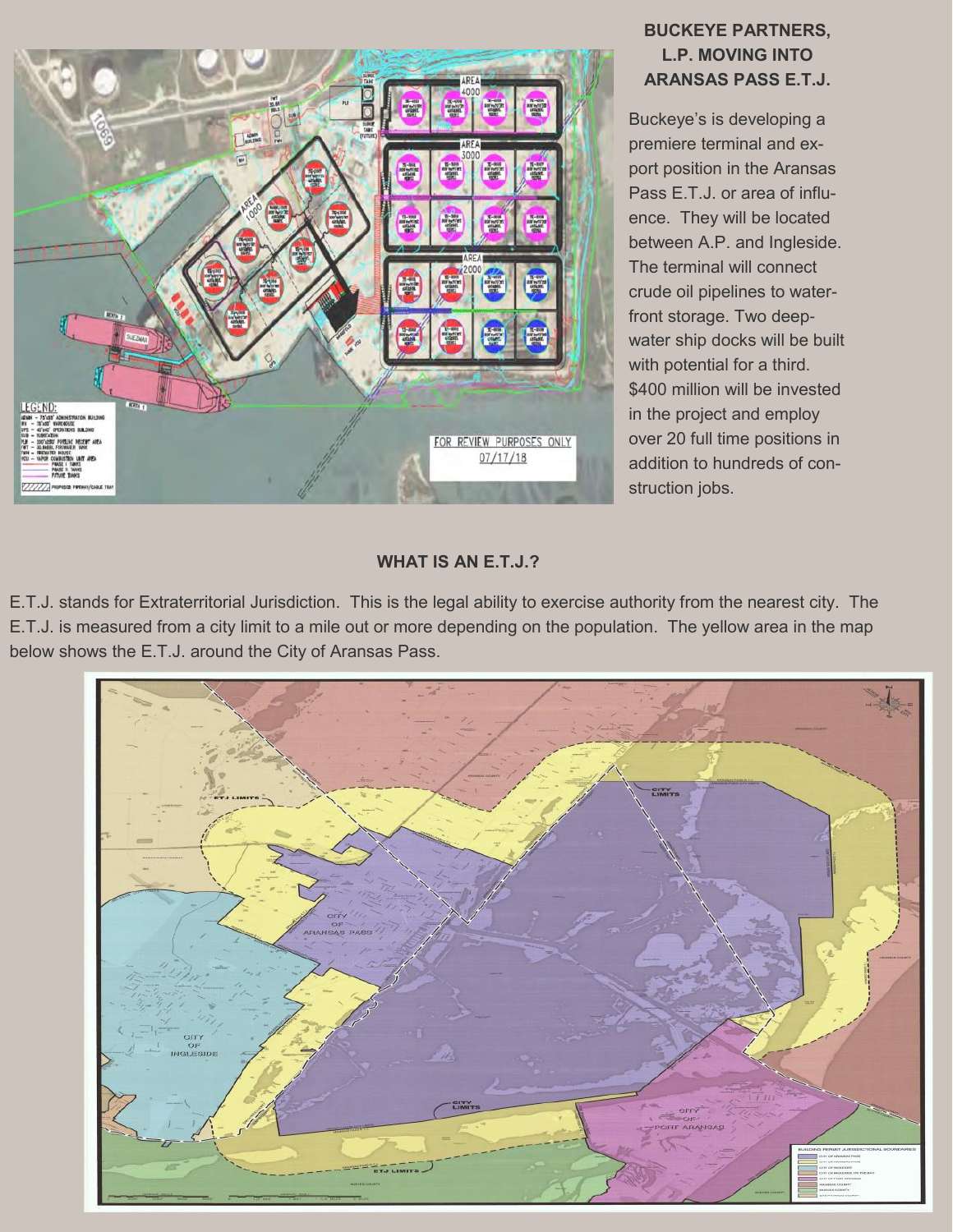#### **CITY CUSTOMER SERVICE SURVEY RESULTS ARE IN**

The 2018 Aransas Pass Customer Service Survey is complete. The survey was mailed to approximately 3,000 households, which make up most residences within the city limits. The survey also was available on-line through Facebook and the City Webpage. 57% of the respondents describe A.P. as a good to excellent place to live, while 12% say poor. 94% say they were treated courteously in their last contact with the City. On the other hand, 73% rate the overall appearance of the City as fair to poor.. At the same time a large majority of citizens believe code enforcement is important and only 5% say it is not important. The survey, which soon will be available on the City webpage, will be used to strengthen weak points and build upon the services that are showing strong ratings.



#### **CONFERENCE CALL WITH THE GOVERNOR'S OFFICE IS HELD**

A conference call from the Aransas Pass City Hall to the Governor's office was held on August 15th. The purpose of the call was to discuss different grant match options for the elevated water tower. Bids for the elevated structure will be opened on September 6th. The elevated water tower collapsed during Hurricane Harvey. FEMA will pay for 90% of the replacement cost, but the City must come up with the remaining 10%, which the City estimates will be about \$300,000. Total cost for the tower is calculated to be about \$3 million. Since the tower fell, the City has been providing water from it's ground storage tanks with pumps giving the needed pressure. Call participants pictured above from Left to Right are City Manager Gary Edwards; Mayor Ram Gomez, Public Works Director Fernando Quintanilla and State Representative J.M. Lozano, who arranged the conference call.; Not pictured is Sandra Garcia, Finance Director.

#### **THE CITY'S FIRST COMPREHENSIVE PLAN PROGRESSES**

Planning for now and 10 years into the future in Aransas Pass is the goal of the City's Comprehensive Plan. Two public meetings have been held The plan should be completed by the end of this calendar year. A locally produced video describing what a Comp Plan is can be found on our Webpage under informational videos.